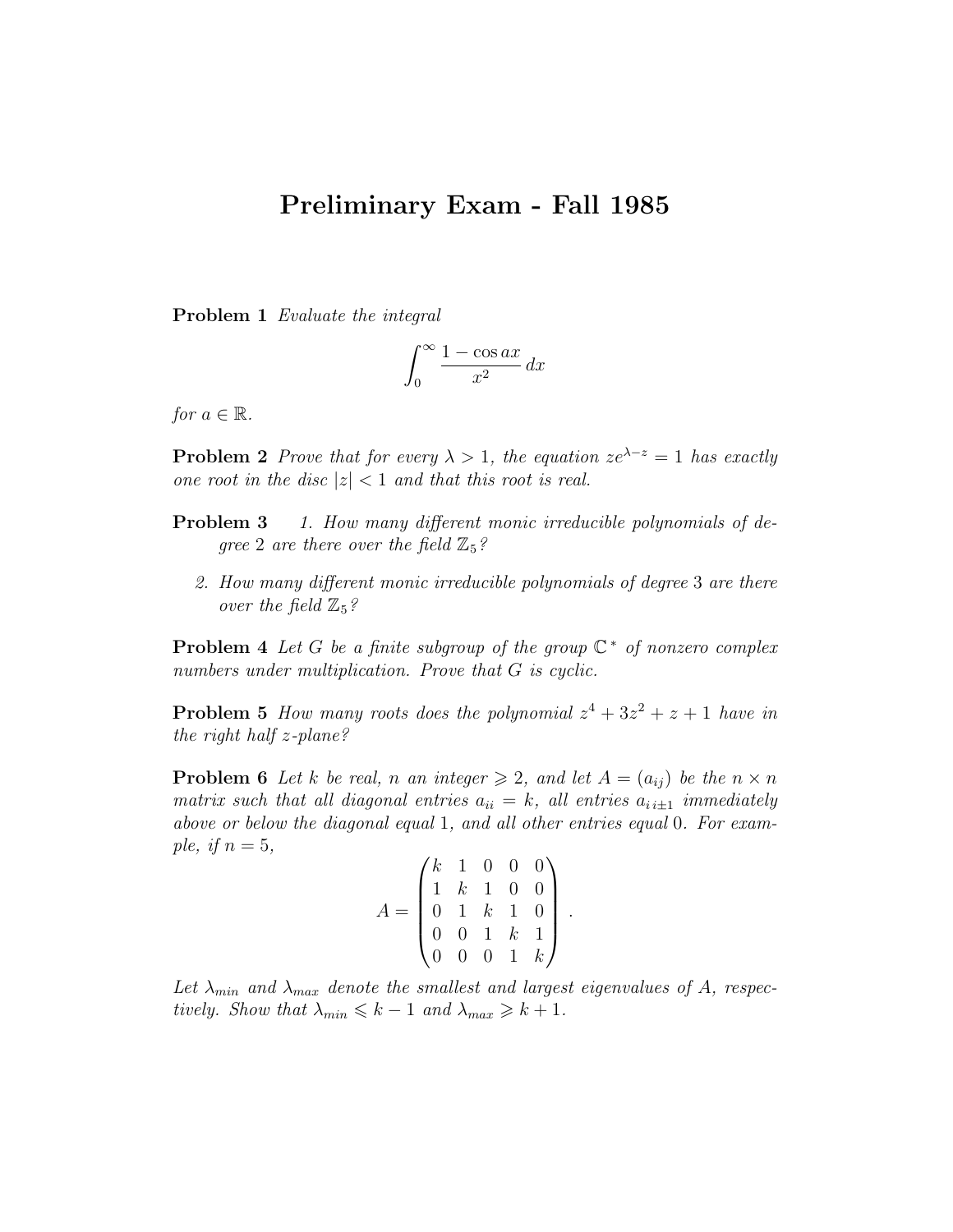**Problem 7** Let  $y(t)$  be a real valued solution, defined for  $0 < t < \infty$ , of the differential equation

$$
\frac{dy}{dt} = e^{-y} - e^{-3y} + e^{-5y}.
$$

Show that  $y(t) \rightarrow +\infty$  as  $t \rightarrow +\infty$ .

**Problem 8** Let  $f(x)$ ,  $0 \le x \le 1$ , be a real valued continuous function. Show that

$$
\lim_{n \to \infty} (n+1) \int_0^1 x^n f(x) \, dx = f(1).
$$

Problem 9 Let A be the symmetric matrix

$$
\frac{1}{6} \begin{pmatrix} 13 & -5 & -2 \\ -5 & 13 & -2 \\ -2 & -2 & 10 \end{pmatrix}.
$$

Denote by v the column vector

$$
\begin{pmatrix} x \\ y \\ z \end{pmatrix}
$$

in  $\mathbb{R}^3$ , and by  $x^t$  its transpose  $(x, y, z)$ . Let  $||v||$  denote the length of the vector v. As v ranges over the set of vectors for which  $v^tAv = 1$ , show that  $||v||$  is bounded, and determine its least upper bound.

**Problem 10** Let f and  $f_n$ ,  $n = 1, 2, \ldots$ , be functions from  $\mathbb{R}$  to  $\mathbb{R}$ . Assume that  $f_n(x_n) \to f(x)$  as  $n \to \infty$  whenever  $x_n \to x$ . Show that f is continuous. Note: The functions  $f_n$  are not assumed to be continuous.

Problem 11 Let G be a subgroup of the symmetric group on six objects,  $S_6$ . Assume that G has an element of order 6. Prove that G has a normal subgroup H of index 2.

Problem 12 Evaluate

$$
\int_0^{2\pi} e^{e^{i\theta}} d\theta.
$$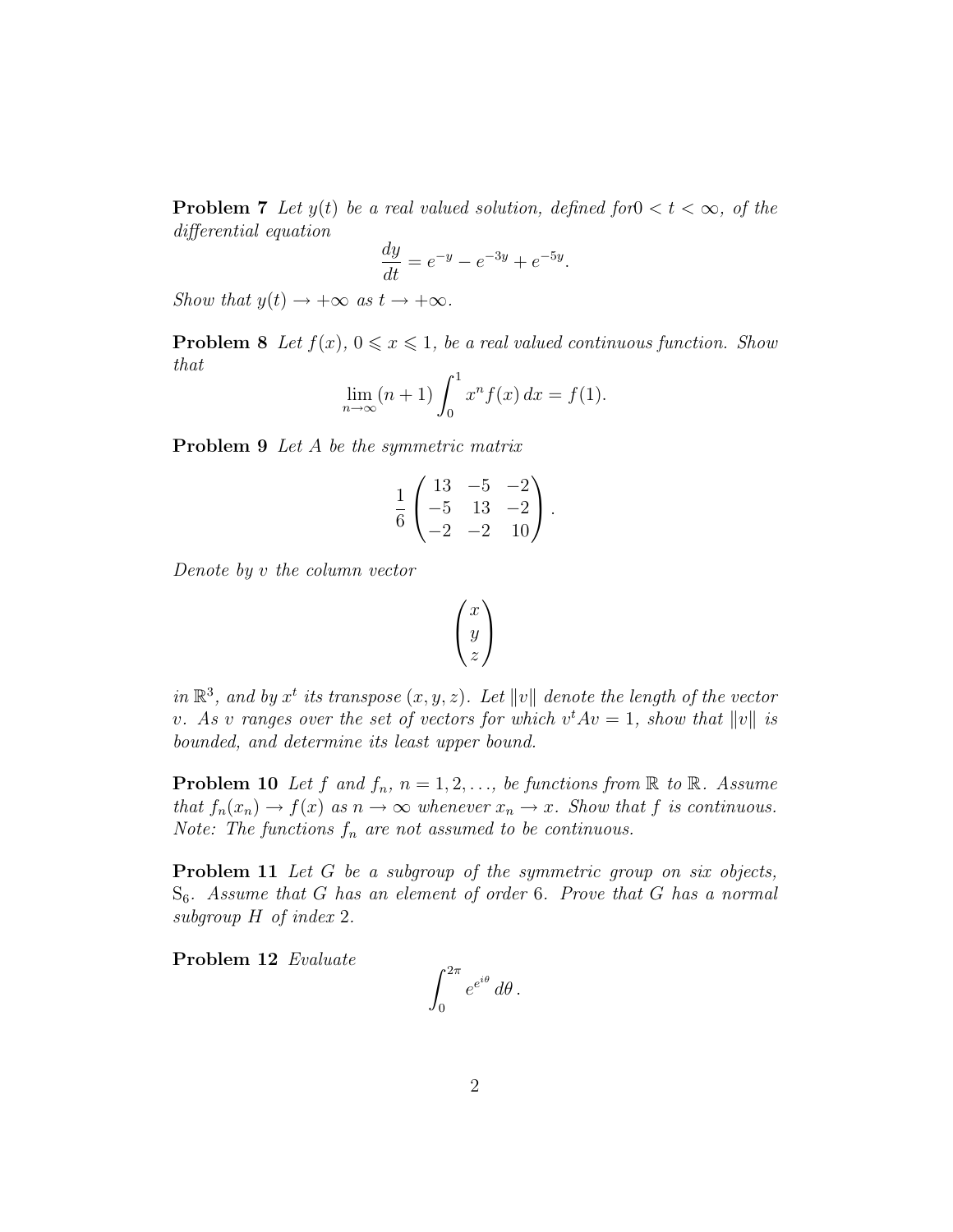**Problem 13** Let  $f(z)$  be analytic on the right half-plane  $H = \{z \mid \Re z > 0\}$ and suppose  $|f(z)| \leq 1$  for  $z \in H$ . Suppose also that  $f(1) = 0$ . What is the largest possible value of  $|f'(1)|$ ?

Problem 14 Suppose that A and B are endomorphisms of a finite-dimensional vector space V over a field  $\bf{F}$ . Prove or disprove the following statements:

- 1. Every eigenvector of AB is also an eigenvector of BA.
- 2. Every eigenvalue of AB is also an eigenvalue of BA.

**Problem 15** Let  $0 \le a \le 1$  be given. Determine all nonnegative continuous functions  $f$  on  $[0, 1]$  which satisfy the following three conditions:

$$
\int_0^1 f(x) dx = 1,
$$
  

$$
\int_0^1 x f(x) dx = a,
$$
  

$$
\int_0^1 x^2 f(x) dx = a^2.
$$

**Problem 16** Let  $f(x) = x^5 - 8x^3 + 9x - 3$  and  $g(x) = x^4 - 5x^2 - 6x + 3$ . Prove that there is an integer d such that the polynomials  $f(x)$  and  $g(x)$  have a common root in the field  $\mathbb{Q}(\sqrt{d})$ . What is d?

**Problem 17** Let  $(M, d)$  be a nonempty complete metric space. Let S map M into M, and write  $S^2$  for  $S \circ S$ ; that is,  $S^2(x) = S(S(x))$ . Suppose that  $S^2$  is a strict contraction; that is, there is a constant  $\lambda < 1$  such that for all points  $x, y \in M$ ,  $d(S^2(x), S^2(y)) \leq \lambda d(x, y)$ . Show that S has a unique fixed point in M.

**Problem 18** Let G be a group. For any subset X of G, define its centralizer  $C(X)$  to be  $\{y \in G \mid xy = yx$ , for all  $x \in X\}$ . Prove the following:

- 1. If  $X \subset Y$ , then  $C(Y) \subset C(X)$ .
- 2.  $X \subset C(C(X))$ .
- 3.  $C(X) = C(C(C(X))).$